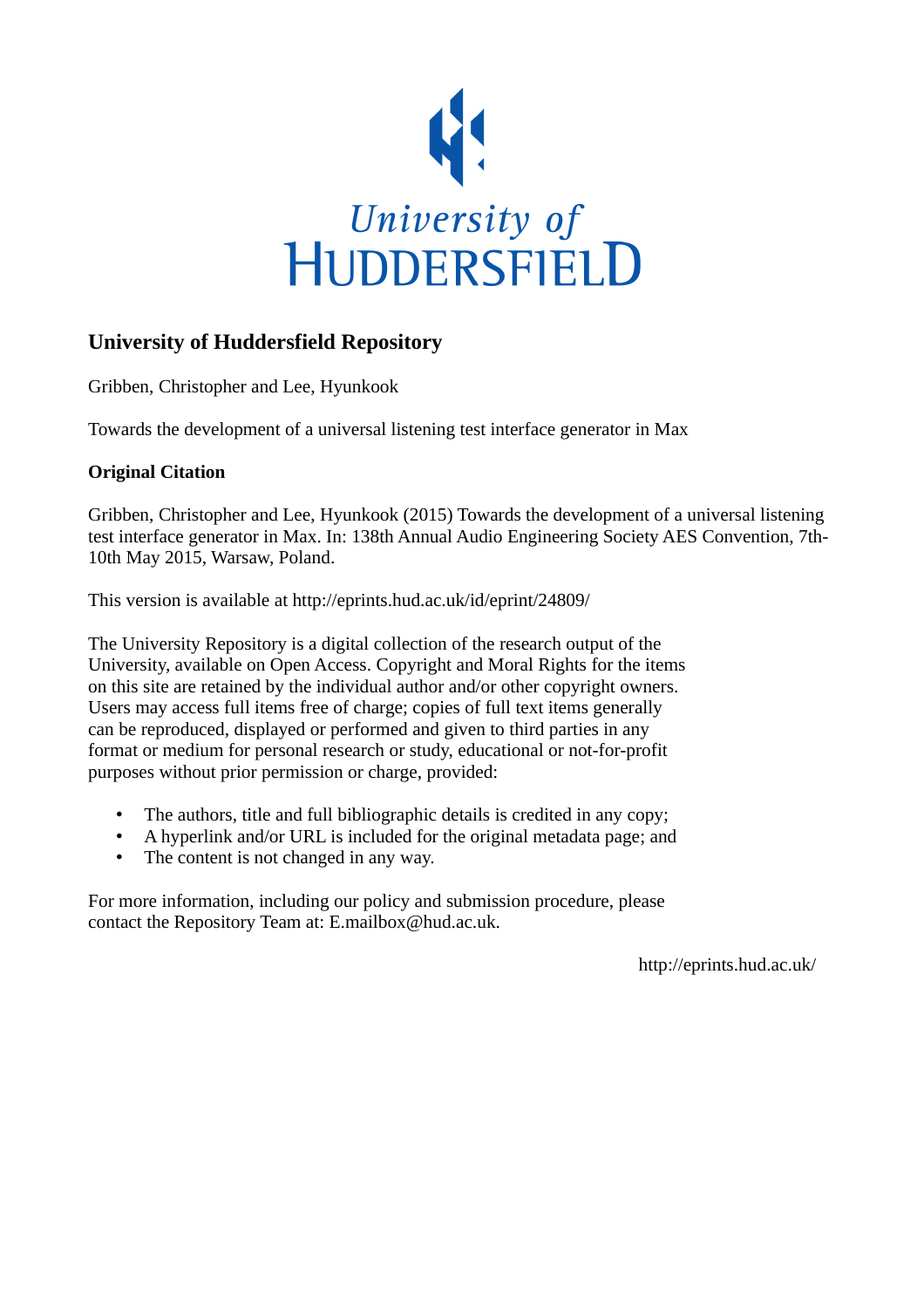# **Towards the Development of a Universal Listening Test Interface Generator in Max**

Christopher Gribben and Hyunkook Lee

Applied Psychoacoustics Lab (APL), University of Huddersfield, Huddersfield, HD1 3DH, UK

christopher.gribben@hud.ac.uk; h.lee@hud.ac.uk

#### **ABSTRACT**

This engineering brief describes HULTI-GEN (Huddersfield Universal Listening Test Interface Generator), a Cycling '74 Max-based tool. HULTI-GEN is a user-customisable environment, which takes user-defined parameters (e.g. the number of trials, stimuli and scale settings) and automatically constructs an interface for comparing auditory stimuli, whilst also randomising the stimuli and trial order. To assist the user, templates based on ITU-R recommended methods have been included. As the recommended methods are often adjusted for different test requirements, HULTI-GEN also supports flexible editing of these presets. Furthermore, some existing techniques have been summarised within this brief, including their restrictions and how they might be altered through using HULTI-GEN.

#### **1. INTRODUCTION**

Within the audio industry, efficient and reliable means of assessing auditory attributes are vital to helping us understand our perception of sound. Subjective listening tests on a computer are often used to carry out such assessments, where a listener is presented with a graphical user interface and asked to grade auditory stimuli one way or another. There is no 'one method fits all' approach to listening tests, and there are cases where the formats of existing recommendations and methods (as discussed briefly in Section 2 below) require adjustment to test for novel attributes. When designing a listening test for these attributes, a robust and repeatable testing method is often thought to be the most important consideration. A few key features that require thought during test design are: the scale on which the user is grading, whether there are audible reference or anchor points on the scale, and also how a large number of stimuli might be split into separate trials, to make testing more manageable for the listener.

The content of this brief describes HULTI-GEN (Huddersfield Universal Listening Test Interface Generator), a Cycling '74 Max-based tool that generates a listening test interface from user-defined parameters. The main aim of HULTI-GEN is to address the key features of test design mentioned above, by delivering a step-by-step process to customise and build a listening test interface; this has resulted in an adaptable tool that can be used for a broad range of listening test scenarios, as well as being a platform for novel test development.

Initially developed for final year students at the University of Huddersfield, HULTI-GEN can be useful to both experienced and inexperienced audio researchers alike. In particular, those who want to pilot various approaches for comparing auditory stimuli, as well as develop new techniques, can benefit from the userfriendly flexibility of the software. Templates based on commonly used listening test methods have also been included, along with the ability to alter these presets.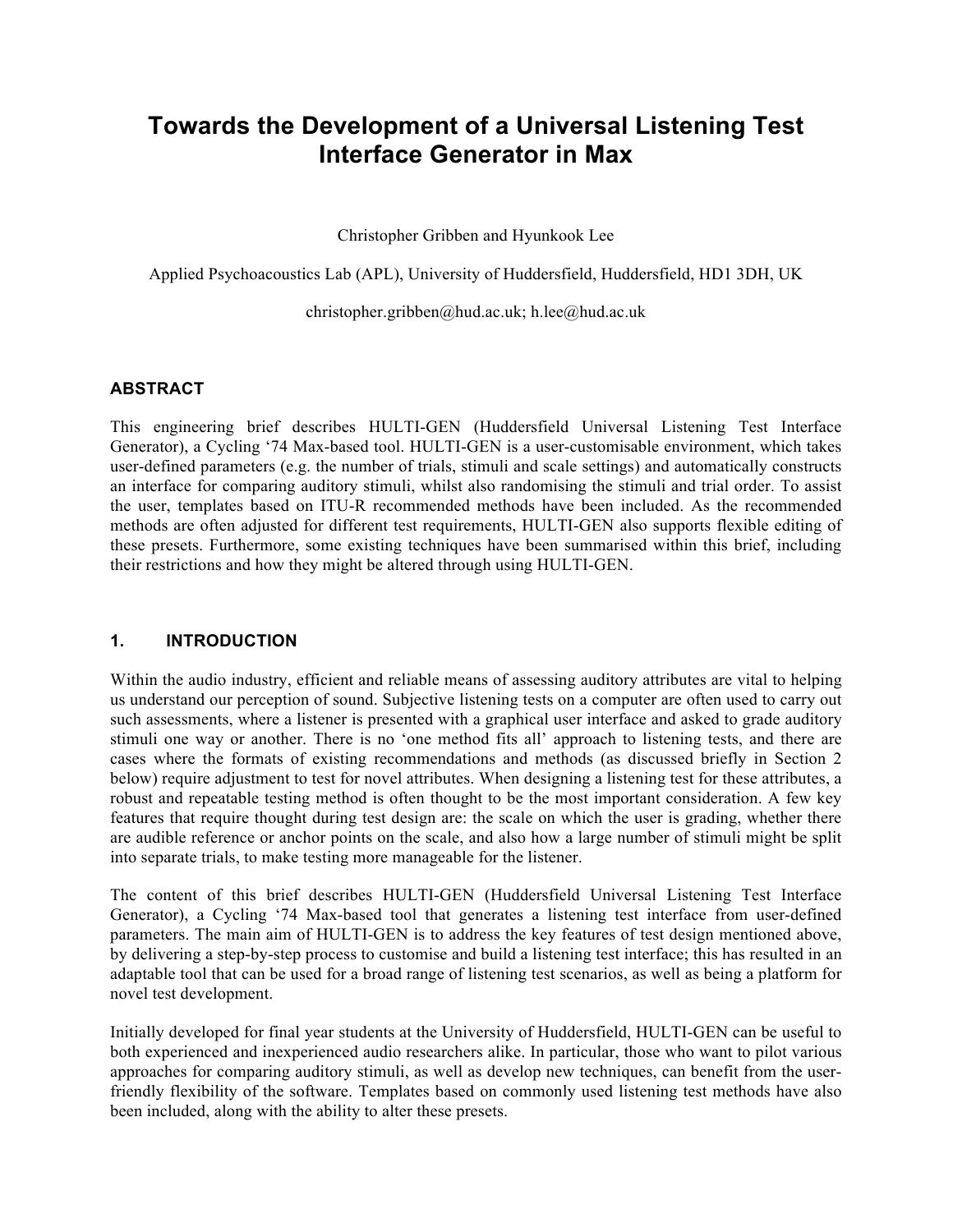#### **2. LISTENING TEST METHODS**

This section provides a brief summary and discussion on common listening test methods.

As defined in ITU-R Recommendation BS.1116-3 [1], the double-blind triple-stimulus test method features a set of three auditory stimuli per trial. Two of the stimuli are graded for impairments against a third reference signal; one of those being graded is a hidden case of the reference signal. These judgments are made on a continuous five-grade scale, with descriptive anchors ranging from 'Imperceptible' (5.0) to 'Very annoying' (1.0). The method is commonly used to compare and detect small impairments of audio quality between high quality audio samples. It is recommended that 'Basic audio quality' be set as the single, global attribute during testing, although an experimenter may also choose to define and evaluate other attributes. Potential attributes in the document, include, 'Stereophonic image quality', 'Timbral quality', and 'Localisation quality'. Although these attributes also relate to audio quality, the grading scale might benefit from alternative labelling, which is something to consider during test design. The five-grade scale implemented here is also similar to the Mean Opinion Score (MOS) standard, which has been used for assessing the transmission quality of audio [2].

In contrast to the double-blind triple-stimulus, a format named the "MUltiple Stimulus test with Hidden Reference and Anchor (MUSHRA)" concerns medium to large impairments of intermediate audio quality, as described in ITU-R Recommendation BS.1534-2 [3]. While MUSHRA also assesses perceived audio quality, the test features a multi-comparison layout instead, and was designed to test for the impairments of audio codec processing. These judgments are made on a continuous scale of 0-100, with five grading regions from Bad (0- 20) through to Excellent (80-100). For each trial, multiple stimuli are compared against a high quality, unprocessed reference. Amongst the stimuli, three anchor samples derived from the reference are included – two with low-pass filters at 3.5 and 7 kHz (low and intermediate anchors), and the third is the unprocessed reference (hidden reference i.e. high anchor at 100).

Variations of both the main test methods described above are often used for assessing auditory attributes other than audio quality e.g. spatial characteristics, such as, apparent source width and listener envelopment. For example, if there were large spatial differences between stimuli, a multi-comparison method based on MUSHRA might be used. In this instance, the choice of reference is subjective and requires rational consideration; it would be invalid for an investigator to use the stimulus they perceive to be most spacious as the high anchor reference (i.e. 100 on a scale of 0-100), as a test subject may perceive another stimulus to be more so. Therefore, movement of the reference from 100 would reduce bias and give room for the listener to grade higher. One solution for this has been to use a continuous bi-polar scale (e.g. -50 to 50) where the reference is at 0, similar to the seven-grade comparison scale in [4]. This type of scale could also feature a semantic differential grading system, where two opposing adjectives are at either end of the scale (i.e. louder and quieter).

All of the examples discussed so far use a continuous scale. A potential issue with this scale-type is a lack of control over the way a subject grades it, in terms of the different spread of scores between listeners – this is usually addressed by normalisation of the results [3]. Alternatively, a practical method to guide the use of a scale has been to introduce additional audible anchors, helping to audibly define the scale limits and support the labelling [5]; however, this technique may bring unwanted bias and affect the scale's continuous nature, removing the option to normalise the data. An ABX test is a simple alternative for detecting slight perceptual difference between two samples, without the need for a scale. It is the same triple-stimulus format as [1], but instead of grading, the listener is forced to identify which of the two stimuli is the hidden reference. Likewise, a pairwise comparison test is also used for small impairments, but does not feature a reference [6].

As there are many factors contributing to the design of a listening test, no single test method is correct for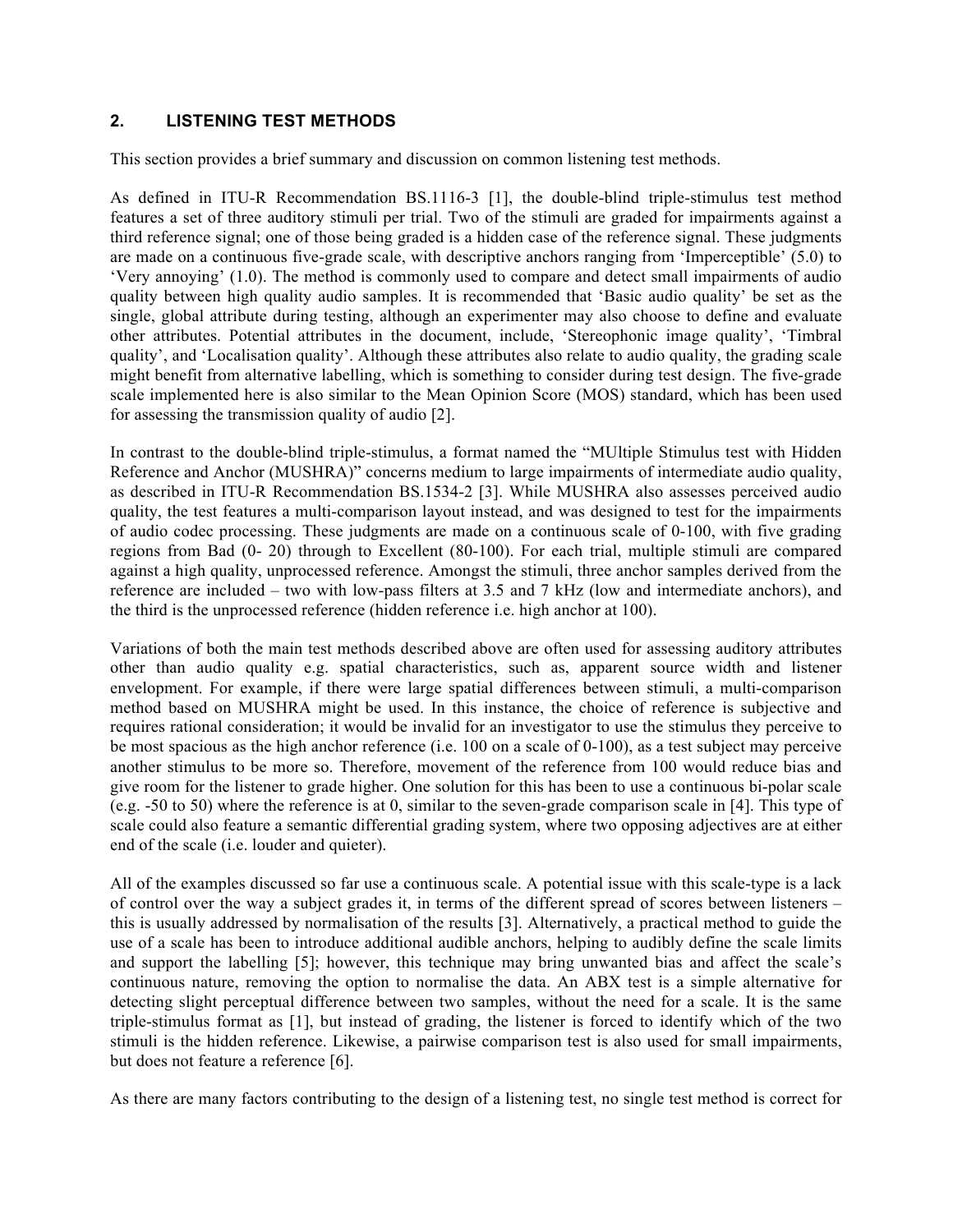all situations, and new formats may need to be developed as novel auditory attributes are proposed. When contemplating test features, for instance, the inclusion of audible reference anchors or suitable labelling during test design, a listening test interface tool that allows the user to easily alter them would be of great use.

#### **3. SOFTWARE**

#### **3.1. Existing Software**

Considering the thoughts in Section 2 above, a number of adaptable listening test interfaces are already in existence [7-10], however, they all have their limitations in terms of customisability, with some only available commercially. A large proportion of the open-source listening test programs are based in MATLAB, due to its existing functions for handling audio and creating graphical user interfaces. Despite this, it has been found that programming knowledge can be advantageous when preparing and designing a test in this software, which can limit the adaptation and flexibility for a less experienced user. There have also been occasional instances of incompatibility with different versions of MATLAB, as well as some software being limited to certain operating systems.

#### **3.2. Development Software: Cycling '74 Max**

Given these restrictions, the tool described in this brief (HULTI-GEN) is a patch that has been developed using the software Max (also referred to as Max/MSP, of which MSP is the Max Signal Processing module). Max is a cross-platform visual programming language from Cycling '74, specifically designed for developing music and multimedia applications. Some useful features of Max, which have contributed in part to the initial development of HULTI-GEN, include: real-time manipulation of digital audio signals including multi- channel playback, an object/modular-based environment that encourages rapid prototyping, the ability to generate new objects (i.e. sliders) for a user without background editing, the capacity to export developed software as a standalone application or collective file, and the availability of graphical objects that allow the user to easily input and store data.

Many listening tests have already been conducted using reliable interfaces developed in Max, however, these patches are often restricted to a particular testing method – this makes them an inflexible tool to the layman who has no prior knowledge of programming in Max. As far as the authors are aware, no such universal listening test generator, similar to those mentioned in Section 3.1, exists in the Max environment at the time of writing. Therefore, HULTI-GEN is considered to be a useful tool for both professionals and students conducting auditory research, no matter their level of experience in listening test design.

#### **4. HULTI-GEN OVERVIEW**

HULTI-GEN is a flexible listening test tool that generates a graphical user interface (GUI) for audio comparison tests. It has a focus on simplifying the user- experience for both the test designer and test subject, and provides a customisable foundation on which to build novel testing formats. At present, HULTI-GEN has templates based on the ITU-R Recommendations 1534-2 (MUSHRA) and 1116-2, as described above.

No previous knowledge of the running software (Max) is needed to use HULTI-GEN, as all end-users interact solely with the GUI. The tool features a simple drag- and-drop system to import and store the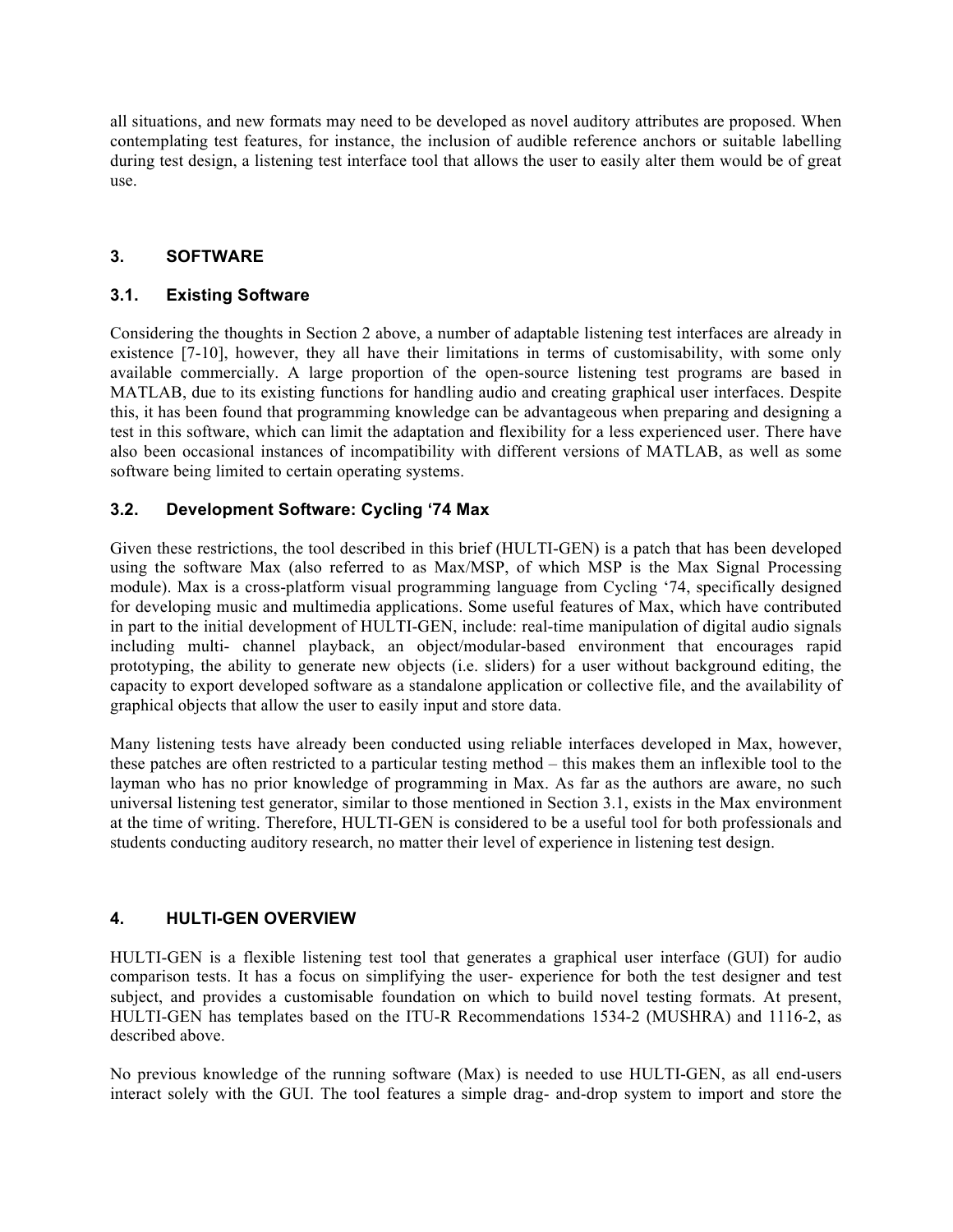audio filenames of the stimuli for testing, as well as a step-by-step guide for constructing and editing a listening test. This allows the test designer to efficiently prototype different test methods during pilot experimentation, through the swift adjustment of various test parameters and instantaneous generation of a new interface.

In an attempt to address some of the listening test limitations discussed in Section 2, key features of HULTI-GEN include the following:

- Full randomisation of the trial order and of stimuli within trials for each test conducted.
- Listening test templates of established methods are included, which can also be altered.
- A drag-and-drop function to quickly import the stimuli filenames when preparing a test.
- Definition of the scale limits and resolution, as well as the starting position of the slider.
- Flexible customisation of the scale labelling.
- The option to include an audible reference/anchor at varying positions on the scale.

A basic flow-chart detailing the listening test design process of HULTI-GEN's GUI can be seen in Fig. 1. It demonstrates the ability to easily navigate from the Main Menu and edit many parameters, for instance, the distribution of stimuli, use and position of a reference, alterations to the grading scale, and importing new stimuli. There are also options to load the saved settings or to create a completely new interface, which guides the user through the process and considerations to make.



Fig. 1. Flow-chart of the process in HULTI-GEN

An example of a listening test interface that has been generated in a prototype of HULTI-GEN can be seen in Fig. 2 – it features a multi-comparison format similar to MUSHRA, but with a bi-polar scale, a reference signal at 0 and customised labelling.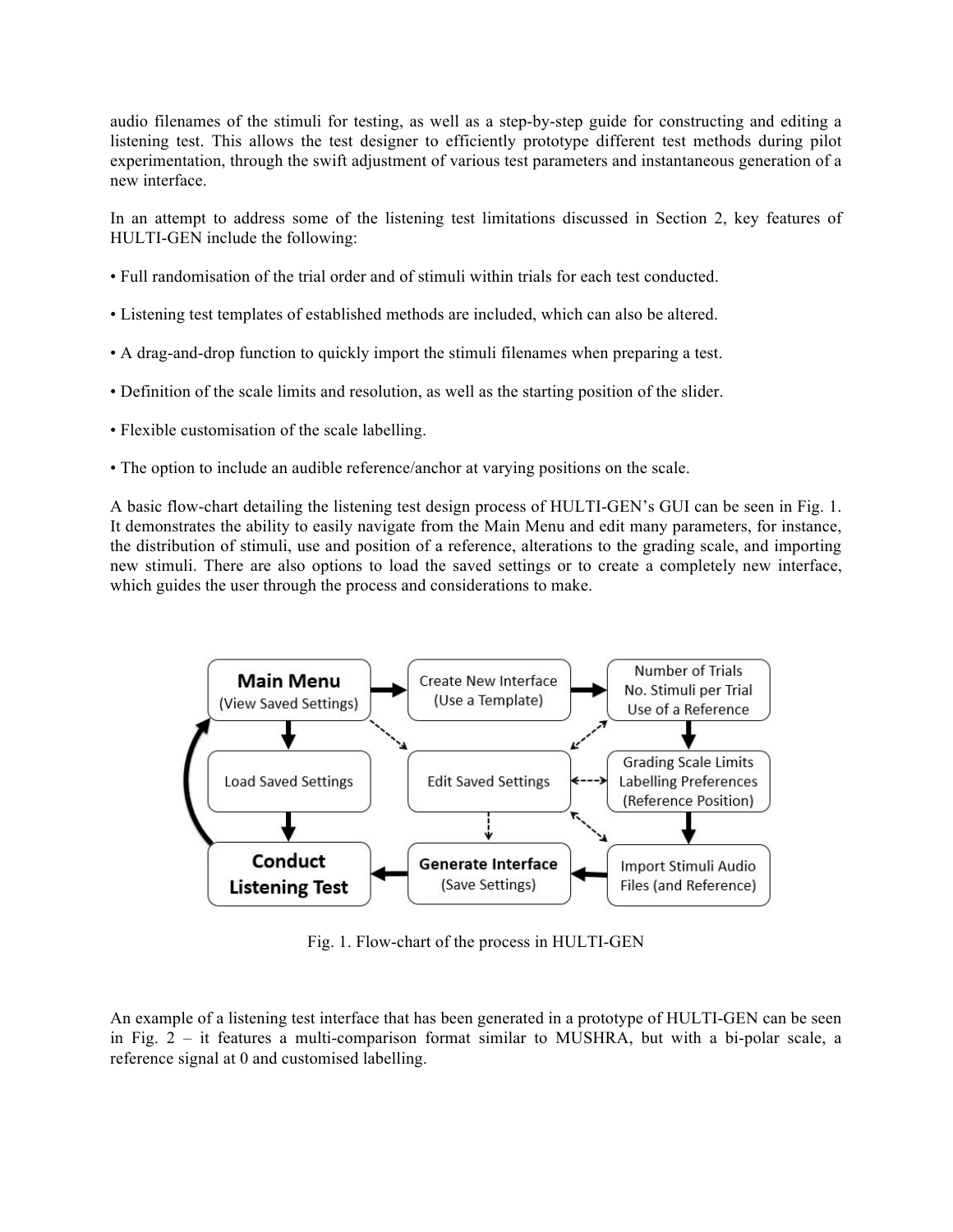

Fig. 2. An example HULTI-GEN interface in Max 7

#### **5. CONCLUSION AND FUTURE WORK**

HULTI-GEN is a Max-based tool for generating customisable listening test interfaces. It is thought the tool will be of interest (and use) to all audio researchers, particularly those interested in developing new testing methods. HULTI-GEN is freely available from:

http://www.hud.ac.uk/research/researchcentres/mtprg/projects/apl/

In future, the tool would benefit from the incorporation of additional features, such as, a control for the subject to adjust the loop size and the capability of multi- channel playback, giving an increased compliance with the recommended documents. There is also the potential to include other test methods in further development, for example, Pairwise Comparison, ABX, Mean Opinion Score and a way to help elicit novel auditory attributes.

#### **6. ACKNOWLEDGEMENT**

This work was supported by the Engineering and Physical Sciences Research Council (EPSRC), UK, Grant Ref. EP/L019906/1.

#### **7. REFERENCES**

[1] *Methods for the subjective assessment of small impairments in audio systems*. Recommendation ITU-R BS.1116-3, 2015.

[2] *Methods for subjective determination of transmiss- ion quality.* Recommendation ITU-T P.800, 1996.